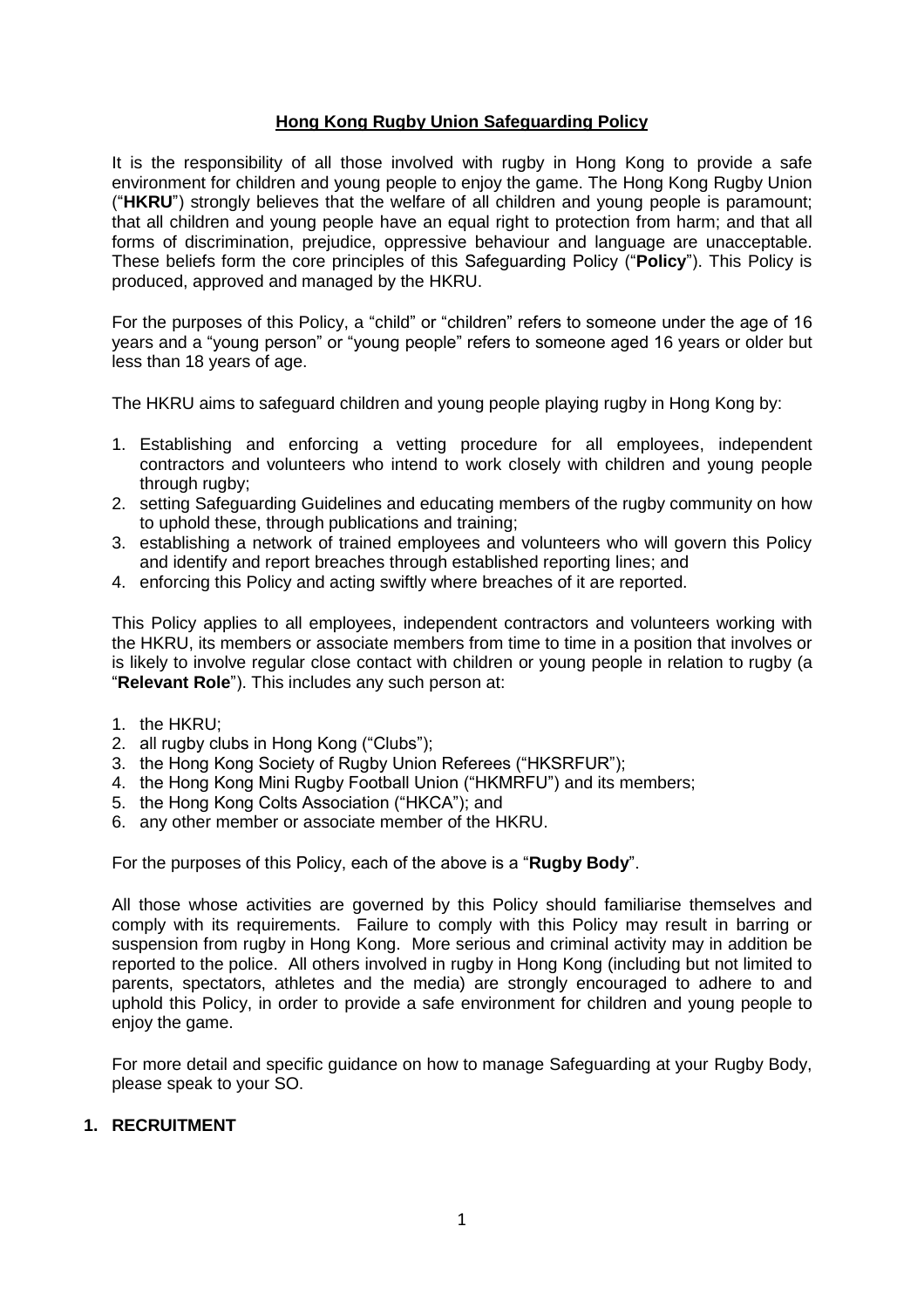When Rugby Bodies in Hong Kong recruit or engage employees, independent contractors and volunteers, they must follow the recruitment guidelines set out below.

# **Recruitment Process**

- 1 When recruiting for a Relevant Role, the recruiting Rugby Body should take reasonable steps to satisfy itself that any individual offered such a role is suitable to work closely with children and young people.
- 2 In order to satisfy this requirement, any individual who is likely to be employed or engaged in a Relevant Role should be:
	- a. provided with and required to confirm that they have read, and understand this Policy; and
	- b. requested to make a declaration in the form attached at Appendix 1 of this Policy, confirming their suitability to work with children and young people (the "**Declaration**") prior to their employment or engagement as an employee, independent contractor or volunteer.
- 3 If an incomplete Declaration is provided, the recruiting Rugby Body may require that the applicant attend an interview with the relevant Rugby Body"s SO to explain why they were unable to complete the Declaration. The SO of the recruiting Rugby Body shall have the final say on whether the applicant is suitable for a Regulated Role.
- 4 Where a Rugby Body is employing an individual in a Relevant Role, it should additionally require them to complete a Sexual Conviction Record Check with the Hong Kong Police prior to the commencement, and as a condition of, their employment. Applicants may also be required to provide personal references. This is highly recommended where the applicant for a Relevant Role has no known connection with the recruiting Rugby Body.

# **Safeguarding Officer ("SO")**

The SO is a Relevant Role at each Rugby Body except for the HKRU, which will instead employ a Safeguarding Manager. Ideally the SO should be a member of the committee or board of the Rugby Body but this is not a requirement. Where possible, the SO should be appointed at the same time as the other members of the Rugby Body committee.

The SO is responsible for administering this Policy and handling the Personal Data provided by those in Relevant Roles within their Rugby Body. The information provided by those in Relevant Roles is Personal Data, and must be handled in accordance with the Personal Data (Privacy) Ordinance. The website of the Privacy Commissioner for Personal Data ("PCPD") [\(https://www.pcpd.org.hk/index.html\)](https://www.pcpd.org.hk/index.html) provides useful guidance on the proper handling of Personal Data.

The SO is the first point of contact at a Rugby Body for anyone who wishes to report abuse against a child or young person. All SO"s should, within six months of being appointed, receive a safeguarding induction that covers their role and responsibilities.

## **Safeguarding Manager (the "SM")**

The SM is employed by the HKRU and responsible for administering this Policy and its related procedures, and coordinating with the SOs to ensure that the Policy is applied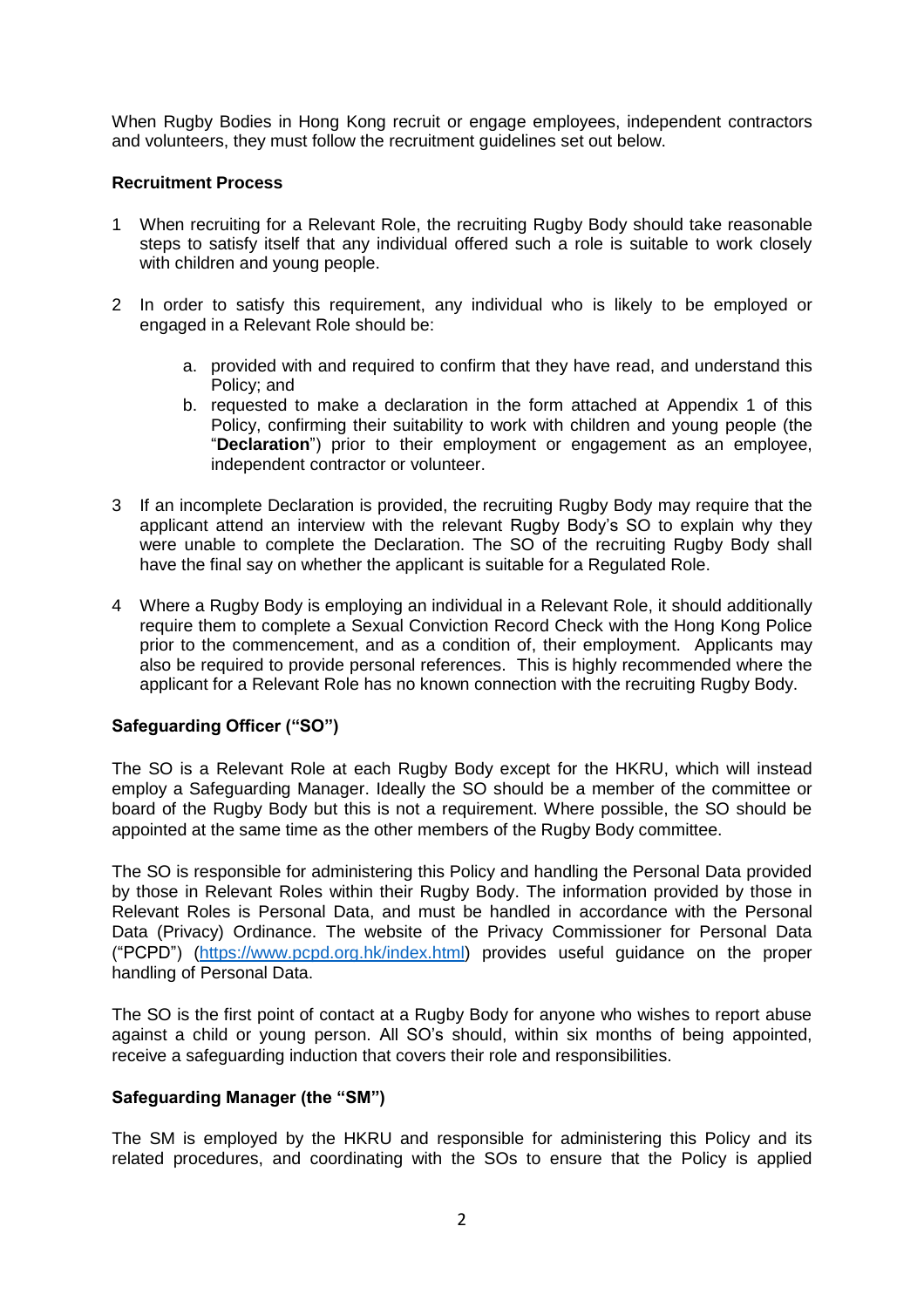consistently to all those who are bound by it. Contact details for the current SM(s) are available on request from the HKRU.

The SM should, within six months of being appointed, receive a safeguarding induction that covers their role and responsibilities.

## **2. SAFEGUARDING GUIDELINES**

The following is a guide on the acceptable conduct to adopt in common situations that may arise when working with children and young people in rugby. These guidelines represent a minimum standard that the HKRU believes is acceptable. Should a Rugby Body wish to impose reasonable higher standards of practice, they are welcome to do so.

## **General Policy**

The aim of the HKRU is to provide a safe and enjoyable environment for children and young people to enjoy playing rugby. The welfare and happiness of all children and young people is paramount and all children and young people have an equal right to protection from harm.

## **Changing Rooms and Showers**

Due to the limited availability of facilities at some Hong Kong rugby venues, children, young people, and adults use the same changing facilities. Rugby Body members, especially those in Relevant Roles, should attempt to ensure supervision of children in these situations and be vigilant that abuses are not taking place. For mixed gender activities, separate changing facilities must be made available.

### **Inappropriate Relationships with Children and Young People**

An adult must not enter into a sexual relationship with a child. Sexual intercourse, sexual activity, or inappropriate touching by an adult with a child under the age of 16 years is a criminal offence in Hong Kong.

An adult in a position of trust must not enter into a sexual relationship with a young person in their care. A sexual relationship between an adult in a position of trust and a young person over 16 years of age is a breach of trust and an abuse of the adult"s position. Whilst it may not be a criminal offence, it will be treated very seriously and may result in HKRU disciplinary action, including suspension or barring from all rugby related activities.

No one in a position of trust should encourage a physical or emotionally dependent relationship to develop between them and a child or young person in their care; this is often referred to as "grooming".

### **Photography, Internet and Social Media**

Rugby is a public sport. All media that is recorded by the public while children or young people are playing rugby in public is in the public domain, and not the responsibility of the HKRU.

However, those who are bound by this Policy, including those taking photographs or media for HKRU use, must abide by the following media guidelines when taking, sharing or using photographs or media in relation to rugby in Hong Kong: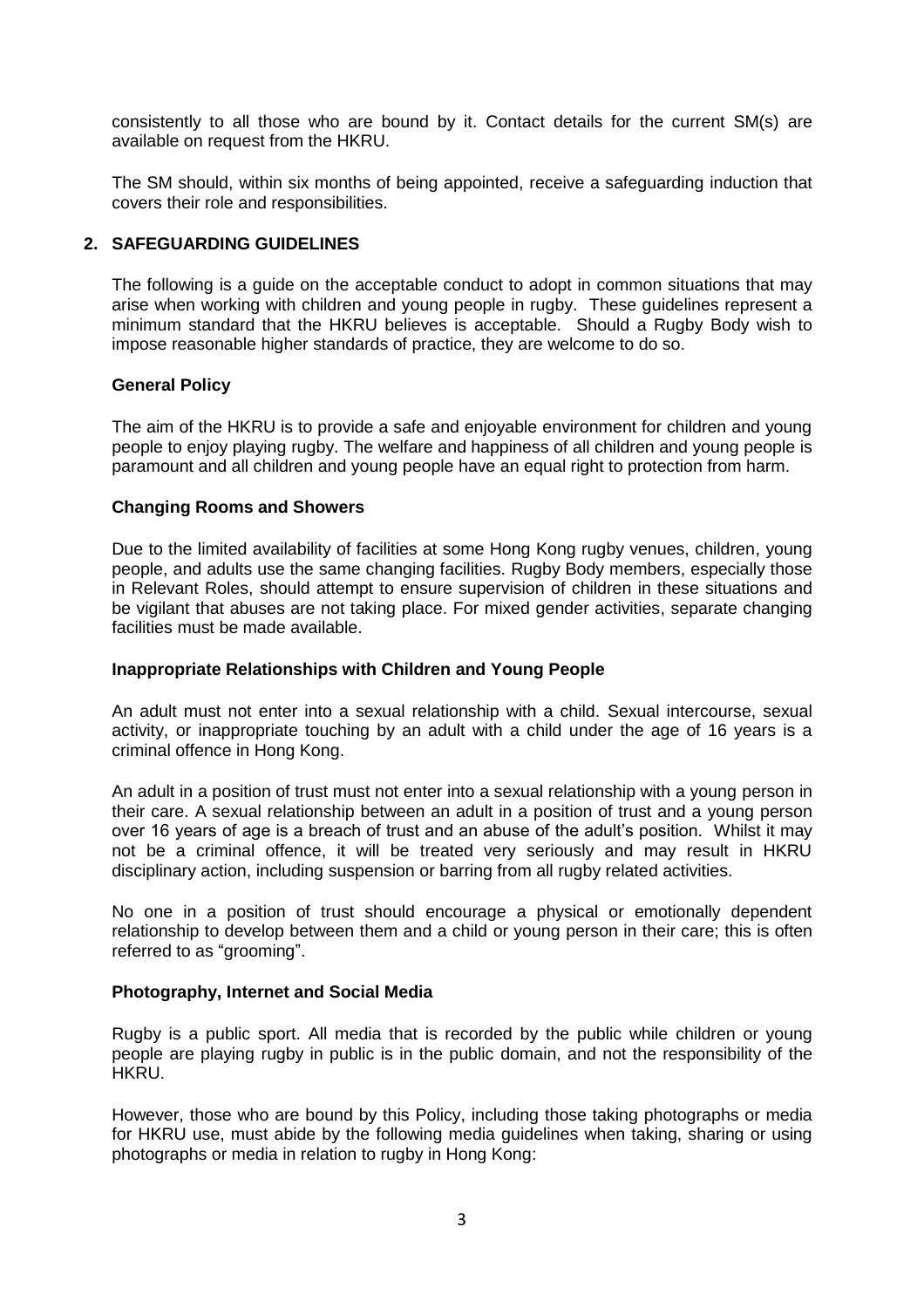# Photography

- **1. The use of camera phones, videos, recording devices and cameras inside changing areas, showers and toilets is strictly prohibited at all times.**
- 2. All photos and media of children and young people should be respectful, appropriate, relevant to the nature of the HKRU, and not in any way disparaging or humiliating.
- 3. Children and young people must be appropriately dressed when being photographed. It is never acceptable to capture any images in changing rooms, showers or at any time when children or young people are dressing. Images should be neither sexual, of an exploitative nature nor open to misinterpretation or misuse.
- 4. As a guide, it is inappropriate to take photographs of children or young people who are not your own, without express parental consent.
- 5. Should a child, young person or the parents of a child or young person wish to not have their photo taken or published, their wishes should be upheld where it is within HKRU"s ability to do so.

Social Media and the Internet

- **6. Adults must never send children or young people inappropriate or sexually provocative messages or images.**
- 7. Parents are encouraged to review their privacy settings on social media prior to posting pictures of children and young people, including their own.
- 8. Personal information in a photograph which can lead to a child or young person being identified should never be published or uploaded in any way.
- 9. The use of social media and the internet in relation to rugby in Hong Kong should always be respectful and appropriate, and should not in any way disparage or humiliate children or young people.

# **Tours**

To the extent permissible by local laws, this Policy continues to apply when a team is on tour outside of Hong Kong.

# **Transparency**

Reasonable efforts should be made to educate Rugby Body members on what behavior is acceptable and what is not. As a bare minimum, this Policy should be available to all members of a Rugby Body, either online or in hard copy. The contact details of the Rugby Body SO should be readily available to all members and those who report suspicions and concerns should be confident that these will be treated seriously and confidentially.

### **Transportation**

Rugby Bodies, in particular Clubs, should develop a transport policy preferably publicised to parents via their website giving advice on transport arrangements for their children.

It should be made clear that in most instances it is the responsibility of parents, not the Rugby Body, to transport their child to and from the venue or nominated meeting point. If parents make arrangements between themselves this is a private arrangement and at the parents" discretion.

### **Training Sessions and Games**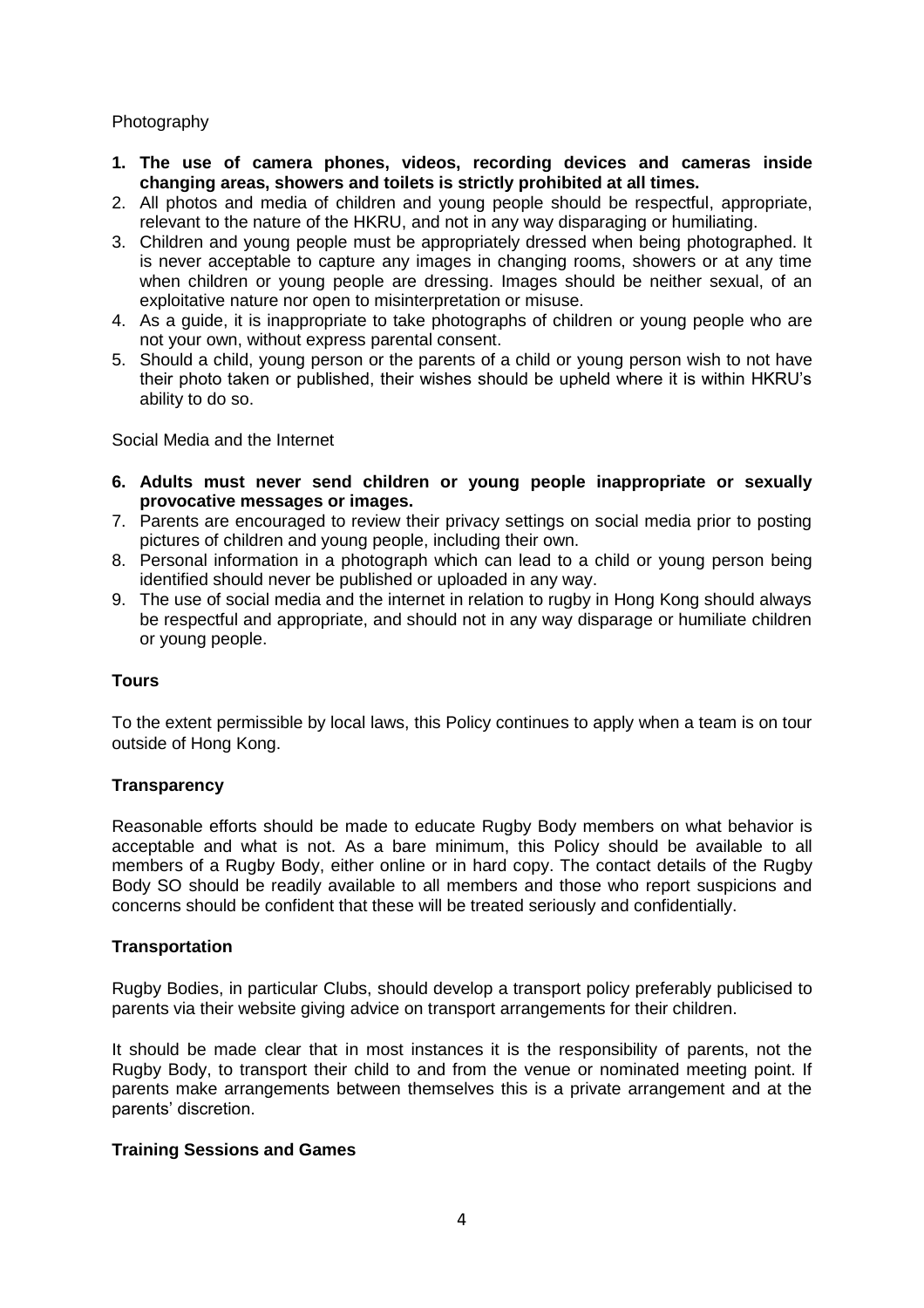Rugby is a contact sport and physical contact between participants including coaches is likely and unavoidable. Reasonable care must be taken to ensure the physical safety of participants. Coaches should not fear the repercussions of acceptable and appropriate levels of physical contact with their players who are children or young people in the course of rugby training. However, training sessions should be planned to avoid contact between coaches and players who are children or young people unless necessary for their safety or the proper demonstration of a skill or drill. For example, when teaching contact skills including tackling.

Where possible, coaching teams should consist of a minimum of two coaches. Coaches should avoid situations where they are the only adult supervising/coaching a session where children or young people are involved.

During games, coaches, managers and spectators should not intervene or enter the field of play unless the safety of a child or young person is at risk.

# **3. IDENTIFYING AND REPORTING**

## **Definitions of abuse**

There are four main types of abuse: physical, sexual, emotional, and neglect. An individual may abuse or neglect a child or young person directly, or may be responsible for abuse by failing to prevent another person harming that child or young person.

### Physical abuse

Physical abuse may involve hitting, shaking, throwing, poisoning, burning or scalding, drowning, suffocating, or otherwise causing physical harm to a child or young person.

Examples of physical abuse in sport include extreme physical punishments; forcing a child or young person into training and competition that exceeds the capacity of his or her immature and growing body or limitations of a disability; assaulting a person; or where the child or young person is given drugs to enhance performance or in the case of a child, delay puberty.

### Sexual abuse

Sexual abuse involves forcing a child or young person to take part in sexual activities, which may involve inappropriate touching, penetrative or non-penetrative sexual acts. They may include non-contact activities, such as involving children or young people in looking at, or in the production of, sexual photographic or online images, watching sexual activities, or encouraging children or young people to behave in sexually inappropriate ways.

### Emotional abuse

Emotional abuse is the persistent maltreatment of a child or young person such as to cause severe and persistent adverse effects on their development. It may involve conveying to children or young people that they are worthless or unloved, inadequate, or valued only insofar as they meet the needs of another person. It may feature age or developmentally inappropriate expectations being imposed. These may include interactions that are beyond their developmental capability, as well as overprotection and limitation of exploration and learning, or preventing them from participating in normal social interaction.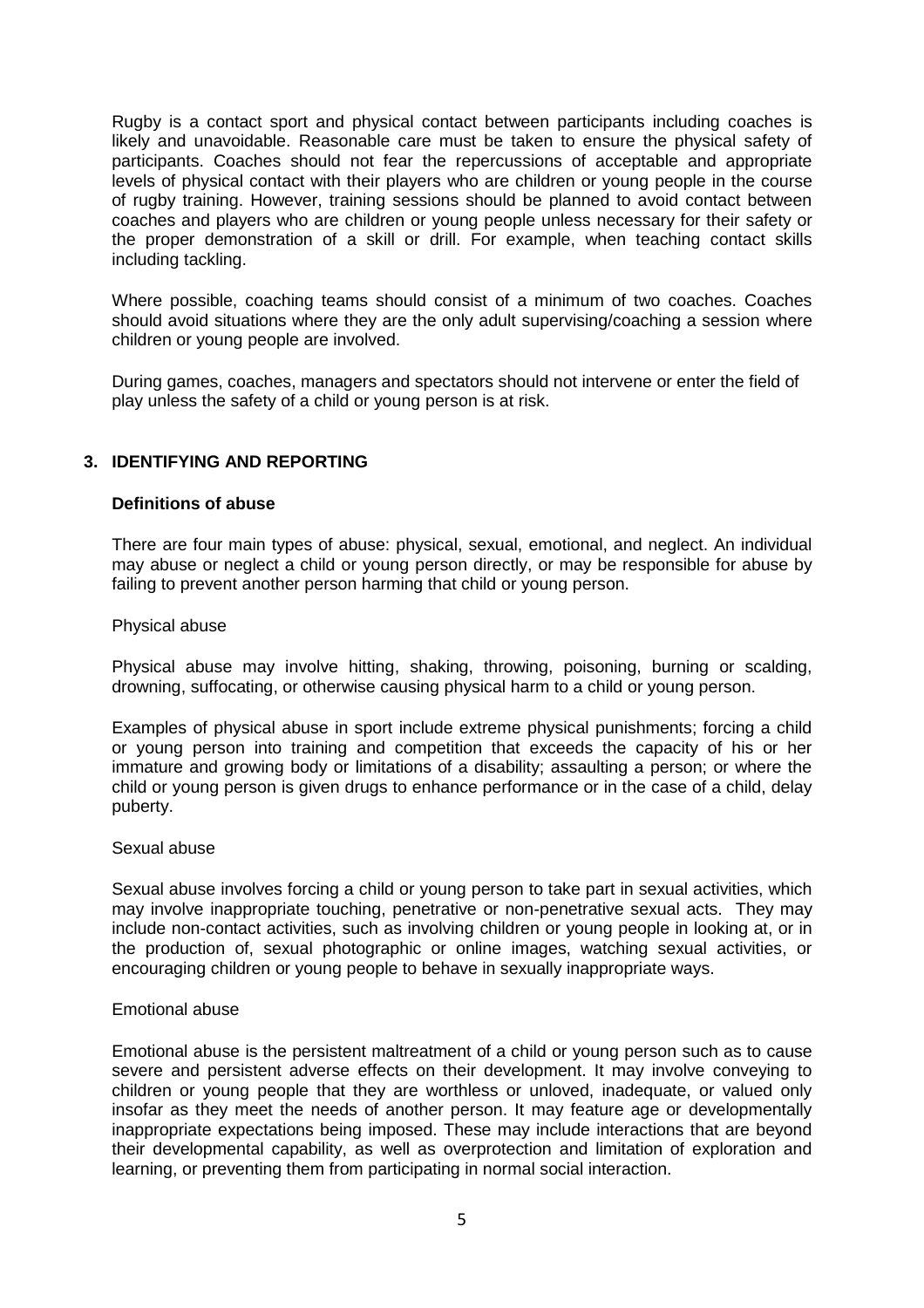Emotional abuse may involve a child or young person seeing or hearing the ill-treatment of another as well as serious bullying, causing children or young people to feel frightened or in danger, or the exploitation or corruption of children or young people. Some level of emotional abuse is involved in all types of maltreatment of a child or young person, though it may also occur alone.

Examples of emotional abuse in sport include subjecting children or young people to constant criticism, name-calling, and sarcasm or bullying. It could also include their regular exclusion from an activity, non-selection for a team, failing to rotate squad positions or more subtle actions such as staring at or ignoring a child or young person. Putting players under consistent pressure to perform to unrealistically high standards is also a form of emotional abuse.

# Neglect

Neglect is the persistent failure to meet a child or young person"s basic physical and/or psychological needs, likely to result in the serious impairment of their health or development. Neglect may involve a parent failing to provide adequate food, clothing and shelter (including exclusion from home or abandonment), failing to protect a child or young person from physical and emotional harm or danger, or to ensure adequate supervision (including the use of inadequate care-givers) or to ensure access to appropriate medical care or treatment. It may also include neglect of, or unresponsiveness to, a child or young person"s basic emotional needs.

Examples of neglect in sport could include: not ensuring children or young people are safe; exposing them to undue cold or heat or unsuitable weather conditions, or exposing them to unnecessary risk of injury.

### Bullying

Bullying is often considered to be a fifth type of abuse but when it does occur it usually has elements of one or more of the four categories identified. The bully can be a parent who pushes too hard, a coach or manager with a "win at all costs" attitude or another intimidating child or young person. It should also be recognised that bullying can take place in the virtual world of social networking sites, emails or text messages.

Bullying should not be ignored and the victim should be supported through what can be a traumatic experience. Bullying will not just go away. Bullies can be very cunning and develop strategies to avoid it being seen by anyone but the victim.

Bullying takes many forms but ultimately it is the perception of the victim that determines whether or not they are being bullied rather than the intention of the bully.

There are opportunities to bully at any Club, Rugby Body, or activity. The way that incidents are dealt with can make the difference between life being tolerable or becoming a misery for the victim.

## Poor Practice

Incidents of poor practice arise when the needs of children or young people are not afforded the necessary priority, compromising their wellbeing. Poor practice can easily turn into abuse if it is not dealt with as soon as concerns are raised or reported.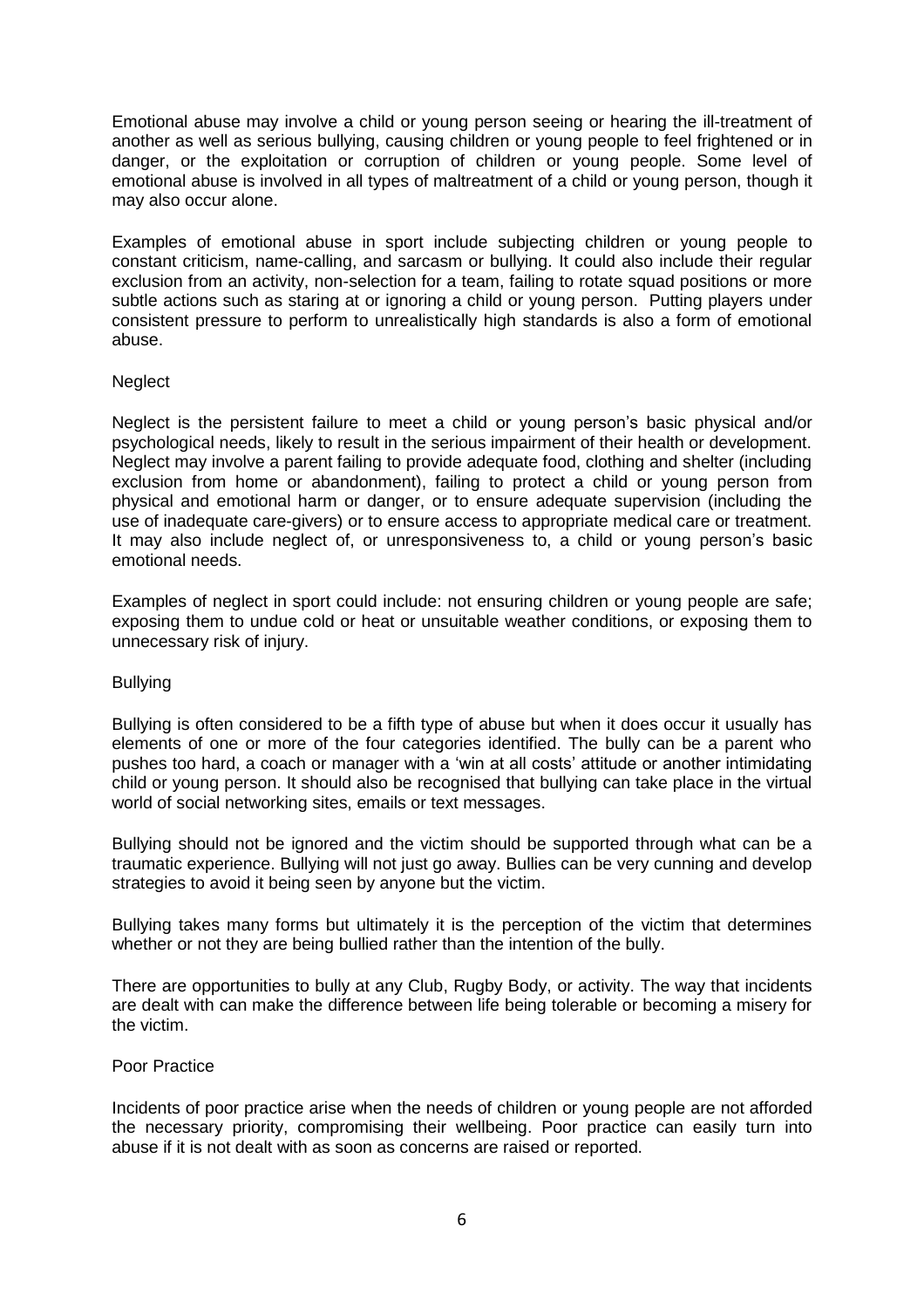Examples of poor practice may be shouting, excessive training, creation of intra-Club "elite squads', ridicule of players' errors, ignoring health and safety guidelines and failing to adhere to this Policy or the HKRU Code of Conduct.

The following guidelines are possible signs of harm and abuse to a child or young person. These may include a child or young person:

- changing their usual routine;
- beginning to be disruptive during training sessions;
- becoming withdrawn, anxious or lacking in confidence;
- having possessions going missing;
- becoming aggressive or unreasonable;
- starting to stammer or stopping communicating;
- having unexplained cuts or bruises;
- starting to bully other children;
- being frequently dirty, hungry or inadequately dressed;
- displaying sexual behaviour or using sexual language inappropriate for their age;
- seeming afraid of parents or carers;
- stopping eating;
- being frightened to say what is wrong;
- not wanting to attend training or Club activities, or even leaving the Club.

Some children or young people may be particularly vulnerable to abuse. These may include those with learning and/or physical disabilities. Particular care should be taken when dealing with such children or young people and where possible, specialist assistance from those with experience in dealing with such individuals should be sought.

All these forms of abuse are unacceptable and may result in barring or suspension from rugby in Hong Kong. More serious and criminal activity may in addition be reported to the police.

### **Reporting abuse**

The above indicators should always be taken seriously and any concerns should be reported to the SO. If you have a concern or are approached by anyone about a suspicion or allegation of abuse, you should immediately report this to your SO. If you believe that a child or young person is in immediate danger you should call the police. In their absence the committee of the Rugby Body or the SM should be informed at the earliest possible opportunity.

It is the responsibility of everyone to whom this Policy applies to identify and report signs of harm or abuse against children or young people and/or communicate concerns about the behaviour of an adult in relation to a child or young person. This relates to concerns that arise both within the rugby environment and outside of the rugby environment.

The SO or SM as the case may be will consider the appropriate action to be taken. This may involve investigation into the allegation themselves, or if the matter is potentially more serious it may be referred to the appropriate authorities.

### **Incident Referral**

All incidents, suspicions and concerns regarding a child or young person must be reported to the SO as soon as possible. Once the SO receives notification of an incident, allegation or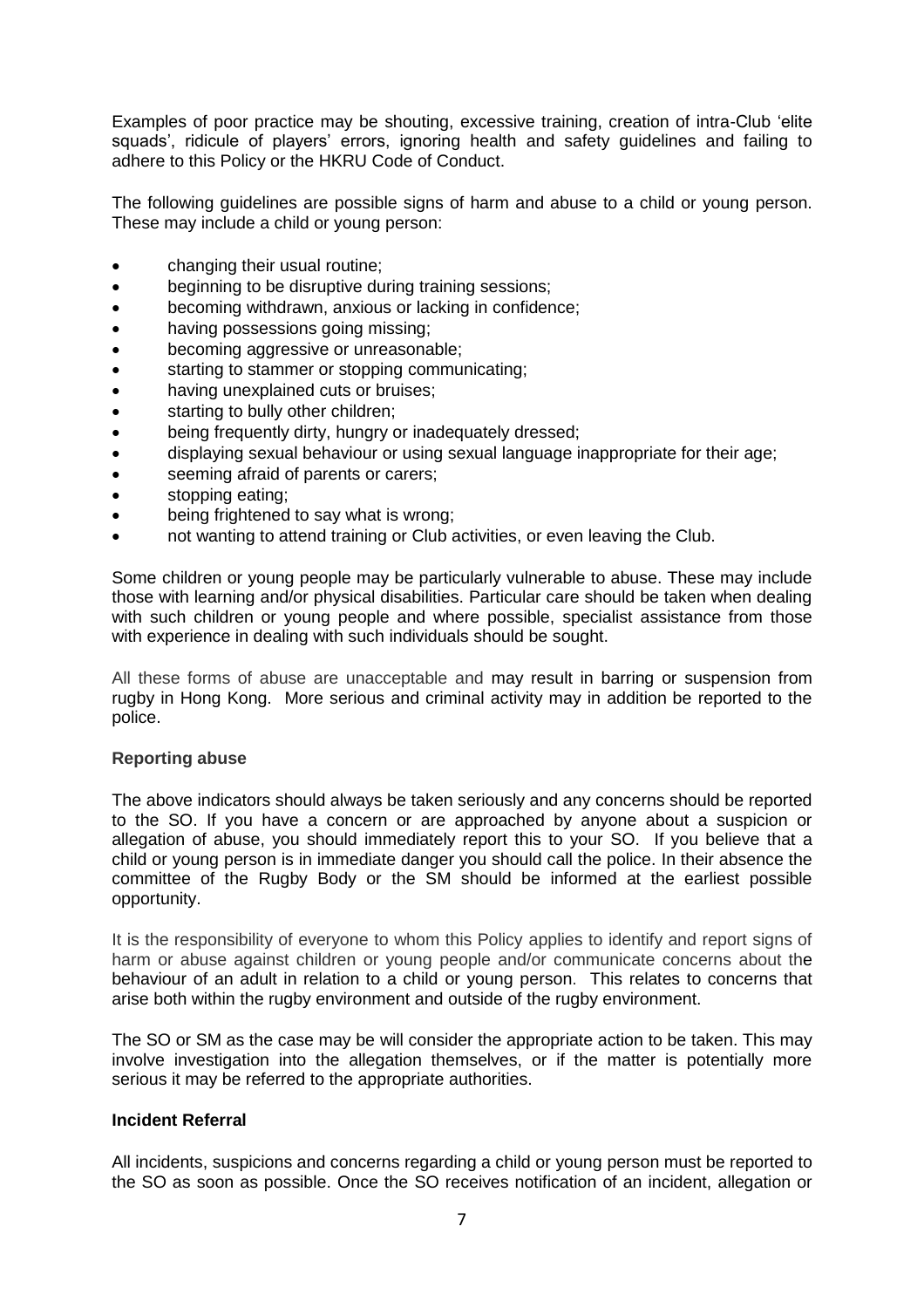disclosure they will follow the Safeguarding Incident Reporting Instructions. Investigations will be concluded as quickly as possible to ensure that those guilty of causing harm are dealt with expeditiously and those falsely or mistakenly accused are able to return to the game with their reputation intact.

Once the HKRU assumes management of a case the referring Rugby Body should take no further action until advised to do so by the HKRU or relevant authority. The HKRU will ensure that the referring Rugby Body is kept informed of procedure and progress to the extent permitted by law.

HKRU will cooperate with all government authorities in the investigation of an alleged incident of abuse.

# **4. ENFORCEMENT**

The HKRU has jurisdiction to deal with any allegation of abuse of a child or young person or any breach of this Policy. Any allegation of abuse of a child or young person that is not referred to a government authority may be dealt with by the HKRU in accordance with this Policy and its related procedures.

# **Suspension from Involvement in Hong Kong Rugby**

During any investigation process under this Policy, a temporary suspension order or suspension order against an individual may be issued by the HKRU. The individual"s Rugby Body will be notified of the details in the event of this happening. Where an investigation process under this Policy is conducted by the Rugby Body alone, a temporary suspension order or suspension order against an individual may be issued by the Rugby Body.

The HKRU may report anyone removed from a Relevant Role to the Police.

# **Useful Contacts**

SM – Please request contact information from info@hkrugby.com

SO – Contact details of your Club or Rugby Body CSO are available through your Club, Rugby Body, or the HKRU.

The Hong Kong Rugby Union - [www.hkrugby.com](http://www.hkrugby.com/)

The Child Protection in Sport Unit of the National Society for the Prevention of Cruelty to Children - <https://thecpsu.org.uk/>

# **Definitions**

For the purposes of this Policy:

- 1. An **employee** means a person employed by any Rugby Body under a contract of employment, whether part-time or full-time, and who is based in Hong Kong.
- 2. An **independent contractor** means a person who is engaged by any Rugby Body under a contract to provide services to any Rugby Body in Hong Kong and is not an employee of that Rugby Body.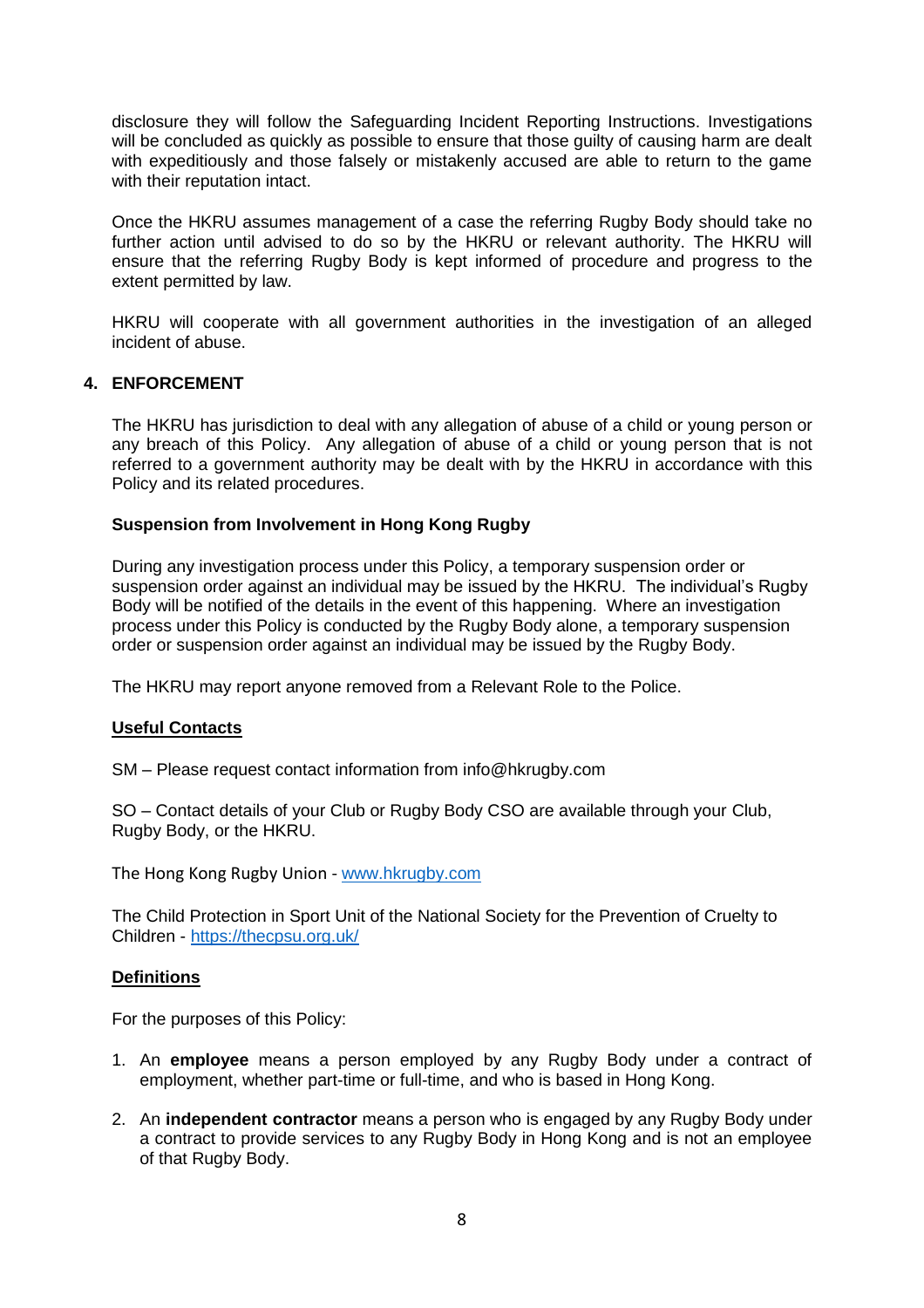3. A **volunteer** means a person who willingly provides services to any Rugby Body without remuneration, including any coaches, managers and Board/Committee members who are neither employees nor independent contractors.

# **Review**

This Policy may be reviewed and amended by the HKRU at any time. Any amendments will be published on the HKRU website.

9 September 2016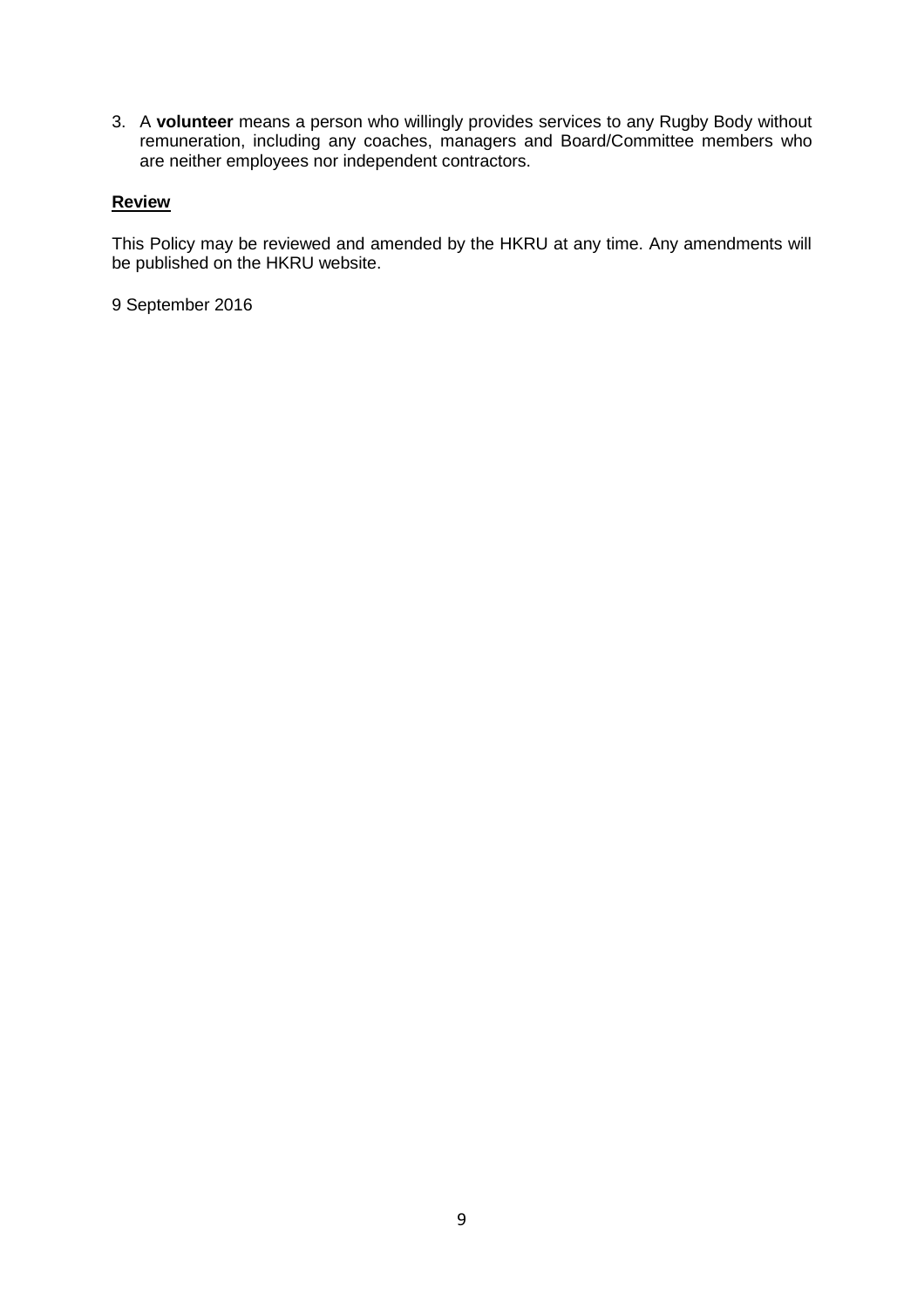# **APPENDIX 1**

# **HKRU SAFEGUARDING DECLARATION**

## **To be completed by all applicants for Relevant Roles**

Under the Hong Kong Rugby Union"s (the "**HKRU**") Safeguarding Policy, those who intend to be employed or volunteer in a role which involves or is likely to involve regular contact with children or young people (any person under the age of 18) in relation to rugby (a "**Relevant Role**") must complete the following declaration ("**Declaration**") to prove their suitability to work with children or young people.

If you do not complete the Declaration, you may not be engaged in a Relevant Role. If your Declaration is later discovered to have been false in any material respect, you will be immediately removed from any Relevant Role.

| Full Name (English and Chinese (if any))                            |                           |                                |
|---------------------------------------------------------------------|---------------------------|--------------------------------|
| Date of Birth                                                       |                           |                                |
| <b>Contact Email address</b>                                        |                           |                                |
| <b>Telephone Number</b>                                             |                           |                                |
| Club or Rugby Body                                                  |                           |                                |
| Proposed Relevant Role for Club or<br><b>Rugby Body</b>             | □ Coach<br>$\Box$ Referee | $\Box$ Manager<br>$\square$ SO |
|                                                                     | $\square$ SM              | □ First Aid/Physio             |
|                                                                     | Other (please specify)    |                                |
| Previous experience and qualifications in<br>proposed role (if any) |                           |                                |
| What (if any) is your connection to the<br>Club or Rugby Body?      |                           |                                |

**Declaration** 

You must provide the following information:

|                                                                            | <b>YES</b> | ΝO |
|----------------------------------------------------------------------------|------------|----|
| Do you have criminal charge/s pending against you before the courts in     |            |    |
| Hong Kong or elsewhere? (excluding minor traffic offences)                 |            |    |
| Do you have criminal conviction/s or findings of guilt against you for     |            |    |
| sexual offences, offences related to children, or acts of violence in Hong |            |    |
| Kong or elsewhere?                                                         |            |    |
| Do you have, or have you had, disciplinary proceedings brought against     |            |    |
| you by an employer, sporting organisation or similar body involving        |            |    |
| allegations of child abuse, sexual misconduct, sexual harassment, any      |            |    |
| other form of harassment, or acts of violence?                             |            |    |
| Have you served or are you currently serving a sanction for an anti-       |            |    |
| doping rule violation under a Hong Kong Anti-Doping Committee              |            |    |
| ("HKADC") approved anti-doping policy applicable to you?                   |            |    |
| Have you participated in, facilitated, or encouraged practices prohibited  |            |    |
| by the World Anti-Doping Agency Code or any other HKADC approved           |            |    |
| anti-doping policy applicable to you?                                      |            |    |
| Are you aware of any other matter/s which would make you unsuitable to     |            |    |
| work closely with children or young people?                                |            |    |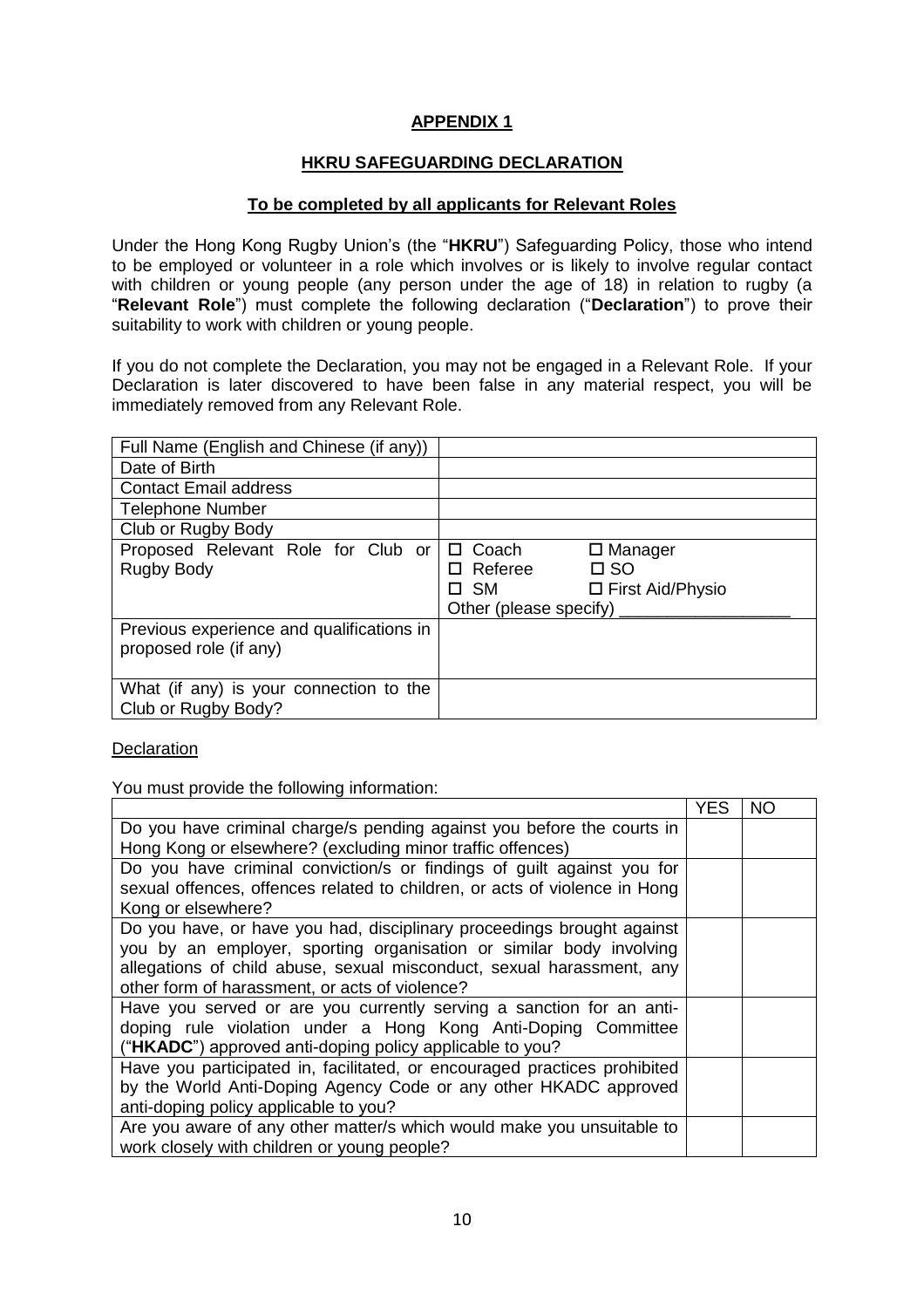If you answer "YES" to any of the questions above, you may be required to speak to a Safeguarding Officer ("**SO**").

I confirm that I have received and read a copy of the HKRU Safeguarding Policy (the "**Policy**"). I agree to adhere to the terms of the Policy as amended from time to time, and commit to the HKRU Child Protection Pledge;

I pledge to do the following when I am involved in activities with children and young people; 1. I will make sure my own behaviour is calm and respectful and I will be clear about the standards of behaviour I expect from children and young people

2. If there is anger and disagreements between children and young people I will call a time out and try to resolve the issues calmly

3. I will not try to punish a child by mocking, teasing, or laughing at them or trying to embarrass them in front of others

4. I will not hit or strike a child as punishment for bad behaviour

5. I will not behave sexually toward a child or touch them in a sexual way

6. I will do everything I can to make sure the physical environment where the children are playing is as safe and appropriate as possible

I confirm that all of the statements made by me above are true and correct on the date of signing. I will notify the SO of the Rugby Body for whom I am undertaking any Relevant Role immediately upon becoming aware that any matter set out above has changed. In the absence of the SO, I will notify a member of the Club Committee or Board of the Rugby Body.

……………………………………

Declared on …….../……./……….(date)

If you have any questions you may speak with your SO prior to completing the Declaration. In addition to completing this Declaration, you may be required to speak in confidence with the SO to discuss your suitability for the proposed role.

## **This section is to be completed by the parent or guardian of any person under the age of 18 who wishes to perform a Relevant Role.**

If you wish to undertake a Relevant Role but are under the age of 18, the additional consent of your Parent/Guardian is required. You must sign where indicated above, and have your parent or guardian sign where indicated below.

I have read and understood the declaration provided by my child. I confirm and warrant that the contents of the declaration provided by my child are true and correct in every particular.

……………………………………………...

Name:………………………………………

Relation to Applicant:……………………...

Date: ……………………………………….